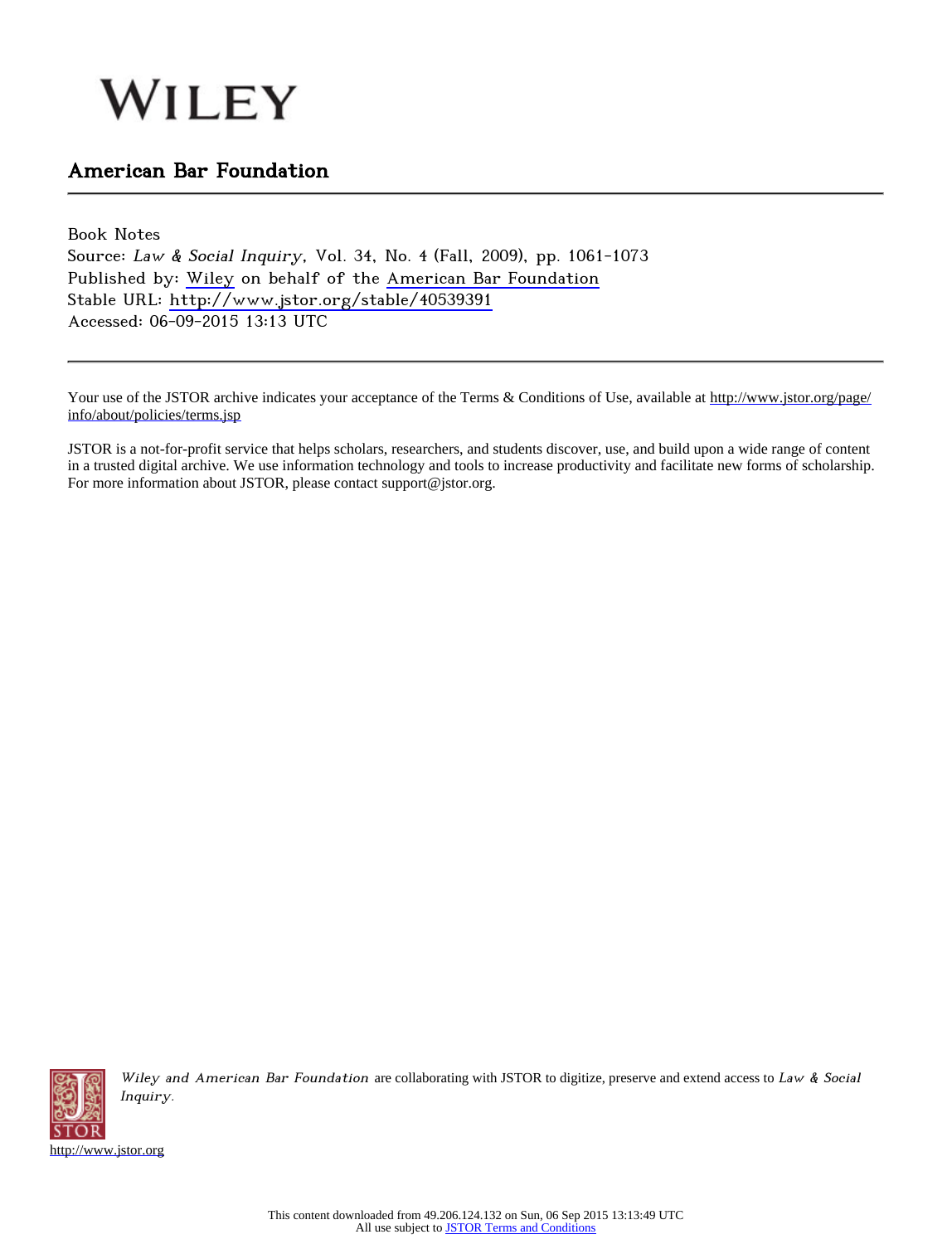Law & Social Inquiry Volume 34, Issue 4, 1061-1073, Fall 2009

# Book Notes\*

### **CONTENTS**

\*Book Notes are adapted from promotional material provided by the publishers.

© 2009 American Bar Foundation. 1061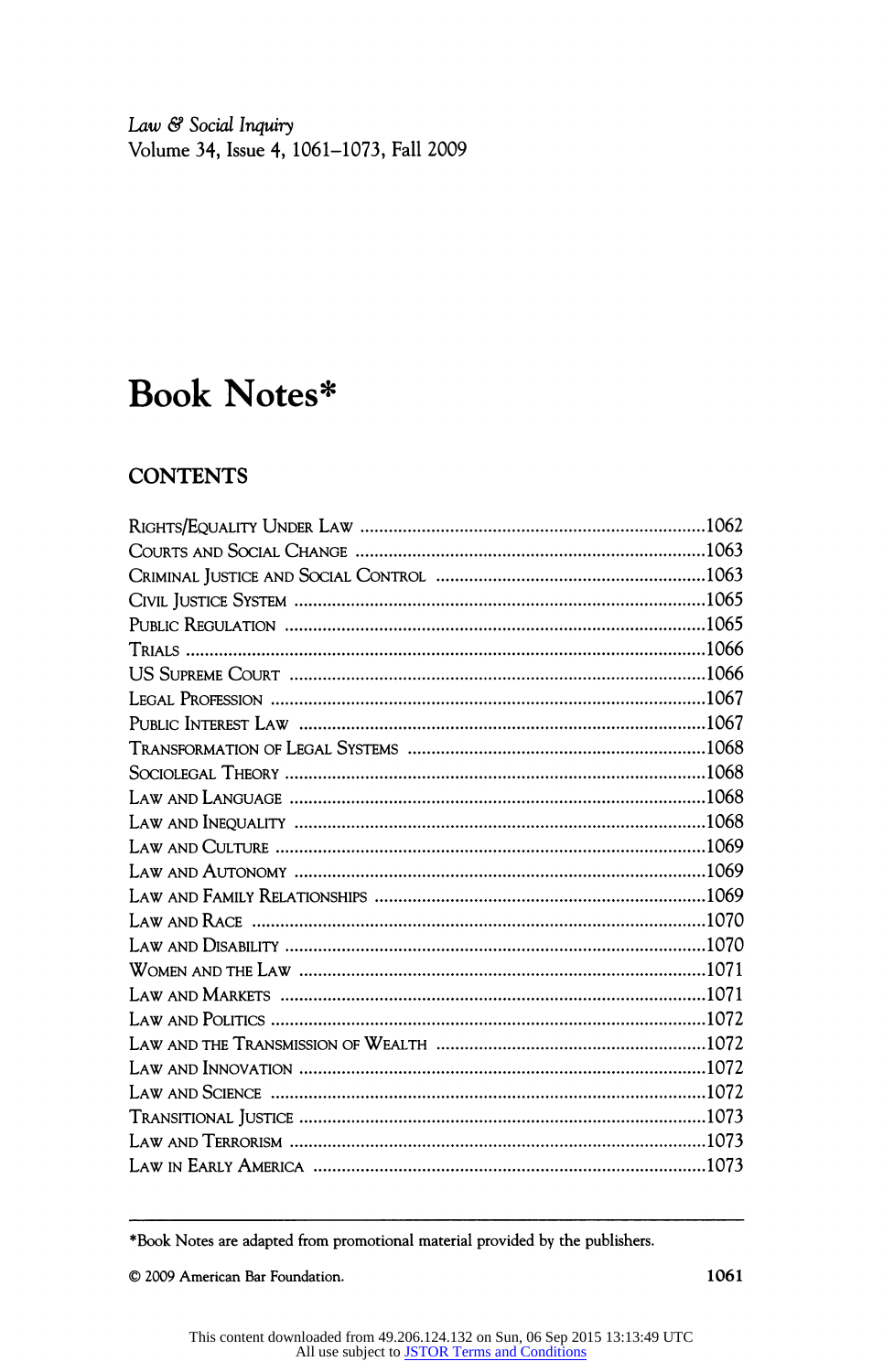#### RIGHTS/EQUALITY UNDER LAW

Dupre, Anne Proffitt. 2008. Speaking Up: The Unintended Costs of Free Speech in Public Schools. Cambridge MA: Harvard University Press. Pp. viii + 289. \$29.95 cloth.

This book argues that US Supreme Court decisions concerning the freedom of speech of high school students have pitted students—and their litigious parents—against schools, undermining the schools' necessary disciplinary authority. Dupre examines cases dealing with political protest, speech codes, student newspapers, book banning in school libraries, and the long-standing struggle over school prayer.

Garcia, Ignacio M. 2008. White but Not Equal: Mexican Americans, Jury Discrimination and the Supreme Court. Tucson: University of Arizona Press. Pp. xii + 239. \$55.00 cloth; \$24.95 paper.

This book examines Hernández v. Texas, the first US Supreme Court case to recognize discrimination against Mexican Americans, holding that Mexican Americans should be treated under the Fourteenth Amendment as a "class apart." Garcia analyzes the case in the context of the Anglo-Mexican relationship, and concludes that the case was important in the development of the concepts of Latino identity and political action.

Lombardo, Paul A. 2008. Three Generations, No Imbéciles: Eugenics, the Supreme Court, and Buck v. Bell. Baltimore, MD: Johns Hopkins University Press. Pp. xiv + 365. \$29.95 cloth. This book chronicles the 1927 US Supreme Court case Buck v. Bell, which approved laws allowing states to perform surgery in order to prevent "feebleminded and socially inadequate" people from having children. Lombardo argues that Buck set the stage for more than sixty thousand operations in the United States; it was cited at the Nuremberg trials in defense of Nazi sterilization experiments and has not been reversed. He brings to bear a wide variety of materials, including Carrie Buck's medical records and the honor roll grade book of her daughter, to argue that the case was a fraud, initiated to hide the shame of a poor girl who became pregnant after she had been raped.

Policzer, Pablo. 2009. The Rise & Fall of Repression in Chile. Notre Dame, IN: University of Notre Dame. Pp. xviii + 242. \$30.00 paper.

Between 1977 and 1978 the governing junta in Chile replaced the secret police organization known as the Dirección de înformaciones Nacional (DINA) with a different institution, the Central Nacional de înformaciones (CNI). Policzer's study seeks to account for the creation of DINA, its rise to become the most powerful repressive institution in the country, and its sudden replacement with the CNI, which carried out repression in a markedly more restrained manner. One element in his explanation is what he finds to be surprising intersections with the efforts by human rights groups to monitor and resist the regime's practices.

Stacy, Helen M. 2009. Human Rights for the 2lst Century: Sovereignty, Civil Society, Culture. Stanford, CA: Stanford University Press. Pp. xi + 260. \$21.95 paper.

Stacy argues that critiques of global human rights fall into three categories: sovereignty, culture, and civil society, which have long been debated as part of the legal philosophical tradition. Recasting this tradition in contemporary light, she proposes new approaches to fill the gaps in current thinking: relational sovereignty, reciprocal adjudication, and regional human rights.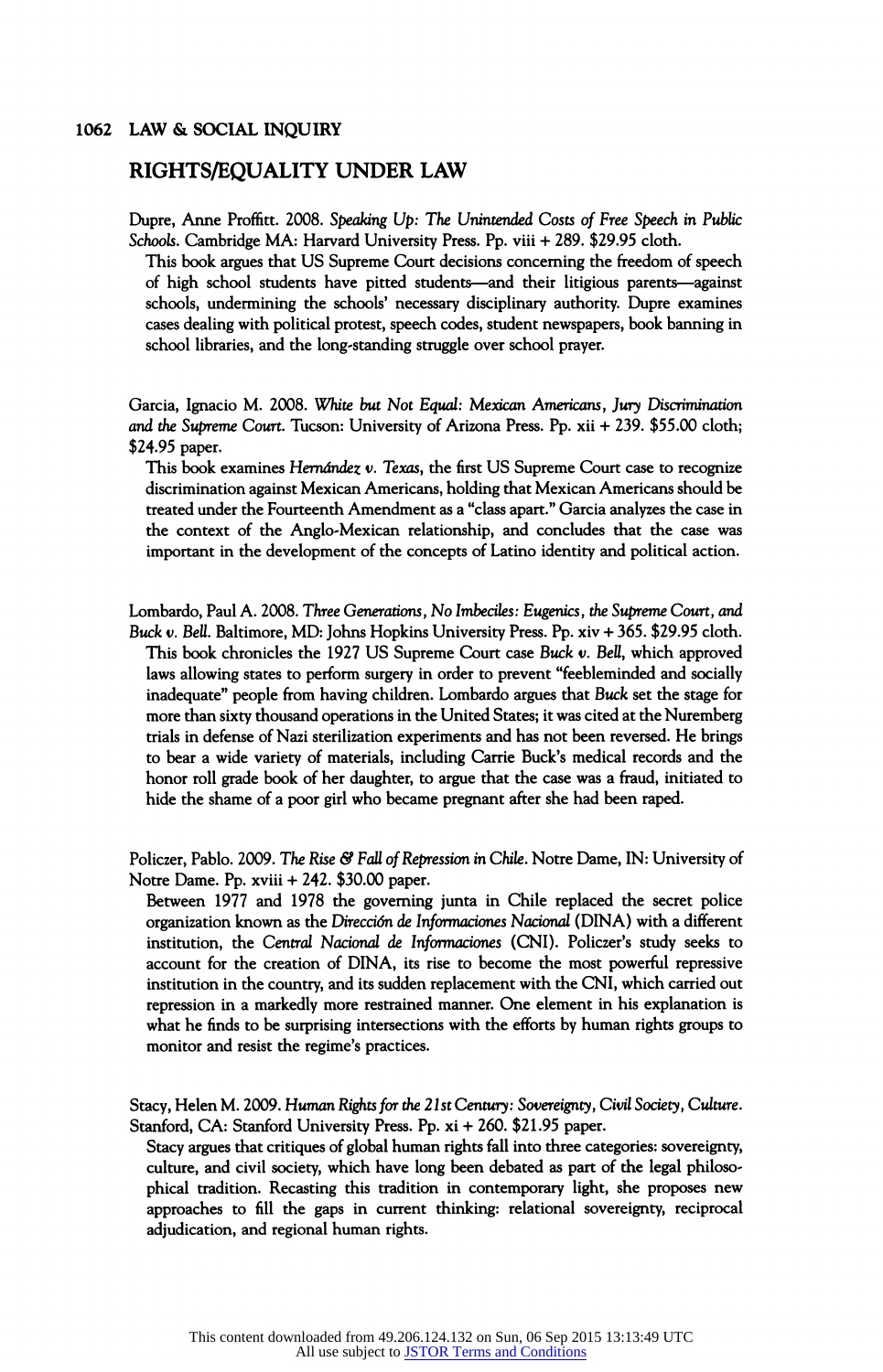#### COURTS AND SOCIAL CHANGE

Price, Polly J. 2009. Judge Richard S. Arnold: A Legacy of Justice on the Federal Bench, Amherst, NY: Prometheus Books. Pp. ν + 466. \$25.98 cloth.

Through internal court documents, interviews with judges and law clerks, and diaries, Price traces Judge Richard Arnold's life, career, and political transformation from an elite Southerner with deep misgivings about Brown v. Board of Education to a modern champion of civil rights who was one of the United States' most widely respected federal judges. Her analysis includes Arnold's decisions in civil rights, the death penalty, and claims of individuals against government wrongdoing, with particular attention to his resolution of desegregation in Little Rock, Arkansas, long infamous for the Central High School crisis of the 1950s.

#### CRIMINAL JUSTICE AND SOCIAL CONTROL

Cain, Maureen, and Adrian, Howe, eds. 2008. Women, Crime, and Social Harm: Towards a Criminology for the Global Era. Oñati International Series in Law and Society. Oxford: Hart Publishing. Pp. viii + 219. \$95.00 cloth, \$46.00 paper.

Cain and Howe's collection challenges criminological theory by focusing on the harms to which women are subjected as a result of global social processes and women's efforts to take control of their own futures. A second theme addresses human rights from the standpoint of indigenous women, minority women, and those seeking refuge, arguing that a politics of human rights is central to achieving legal and political equality and protection from individual violence.

Corsianos, Marilyn. 2009. Policing and Gendered Justice: Examining the Possibilities. Toronto, ON: University of Toronto Press. Pp. xiv + 236. \$36.95 paper.

This book is a critical feminist examination of policing and a comparative analysis of women in policing in Canada and the United States. Corsianos seeks to bridge the gap between theory and practice, offers a unique account of women police officers' experiences, and explores the role that feminist analyses can play in providing greater justice.

Dennis, Donna. 2009. Licentious Gotham: Erotic Publishing and Its Prosecution in Nineteenth-Century New York. Cambridge, MA: Harvard University Press. Pp. vii + 386. \$29.95 cloth. In this historical study, Dennis argues that in nineteenth-century New York the business of erotic publishing and the legal attacks on obscenity developed in tandem, with each activity shaping and even promoting the pursuit of the other. Obscenity prohibitions, rather than curbing salacious publications, inspired innovative new styles of forbidden literature; obscenity prosecutions spurred purveyors of lewd materials to devise novel schemes to evade local censorship; and these subterfuges in turn triggered far-reaching transformations in strategies for policing obscenity.

Johnson, David T., and Franklin E. Zimring. 2009. The Next Frontier: National Development, Political Change, and the Death Penalty in Asia. New York: Oxford University Press. Pp. xix + 522. \$35.00 paper.

Drawing on detailed case studies, Johnson and Zimring assess the likelihood of change in capital punishment policy in Asia, where the overwhelming majority of executions in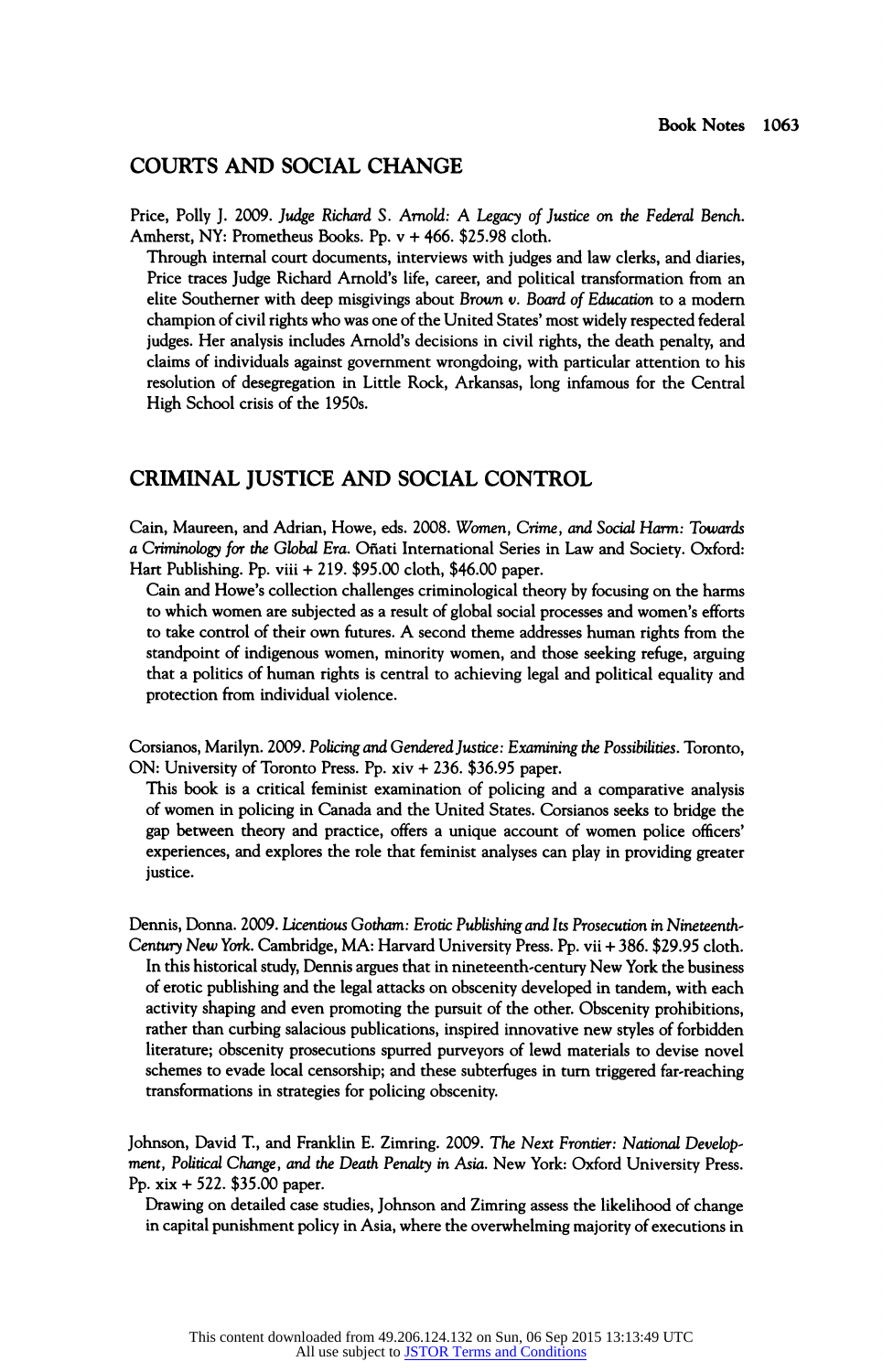the world now take place. They find a clear trend away from reliance on state execution and that only the authoritarian regimes of China, Vietnam, Singapore, and North Korea execute with any frequency. They conclude that the idea that "Asian values" support the death penalty is a myth and that politics, rather than culture or tradition, is the major obstacle to abolishment.

Kannabiran, Kalpana, and Ranbir Singh. 2008. Challenging the Rule(s) of Law: Colonialism, Criminohgy and Human Rigfits in India, New Delhi: Sage Publications India Pvt. Ltd. Pp. xix + 495. \$49.95 cloth.

Kannabiran and Singh's collection seeks to contest assumptions of the rule of law in India, to open avenues for radical study of criminal law in the country, and to map ways in which interdisciplinary research and human rights activism might effectively inform legal praxis. Contributors consider the problem of criminal law from the early colonial period to the present, focusing on situations of overt violence by state actors and their compliance with dominant private actors.

Miller, Lisa L. 2008. The Perils of Federalism: Race, Poverty, and the Politics of Crime Control. New York: Oxford University Press. Pp. ν + 254. \$39.95 cloth.

Miller argues that crime in the United States has a disproportionate impact on poor and minority communities—which typically connect crime and violence to broader social and economic inequities at the local level—but that the real control in policy making lies with the state and federal governments. She finds that at these levels single-issue advocates are able to shape policy over the heads of the people most affected by the issue, and she discusses how this is opposite to the situation in the civil rights era, when it seemed that higher levels of government—and the federal level in particular—best served the disadvantaged.

Mühlhahn, Klaus. 2009. Criminal Justice in China: A History. Cambridge, MA: Harvard University Press. Pp. xii + 365. \$29.95 cloth.

Drawing on research in Chinese archives, prisoner testimonies, witness reports, and interviews, Mühlhahn examines the broad contours of criminal justice from late imperial China to the Deng reform era and details the underlying values, successes and failures, and ultimate human costs of the system. He discusses the movement from severe physical punishment in late imperial China to the major legal reforms influenced by Western pressure after 1905, followed by the people's tribunals, "reform through labor," and the crime of counterrevolution under the Communist regime after 1949.

Nolan, James L., Jr. 2009. Legal Accents, Legal Borrowing: The International Problem-Solving Court Movement. Princeton, NJ: Princeton University Press. Pp. χ + 250. \$35.00 cloth.

Drawing on ethnographic research in six countries, Nolan examines the spread of problem-solving courts-for example, drug courts and domestic violence courts that do not simply adjudicate offenders but try to solve the problems underlying criminal behavior-from the United States to England, Scotland, Ireland, Canada, and Australia. He finds that while adopting countries often see themselves as adapting the American courts to suit local conditions, they may actually be taking in more aspects of American law and culture than they realize or desire, and problem-solving courts may in fact fundamentally challenge traditional ideas about justice.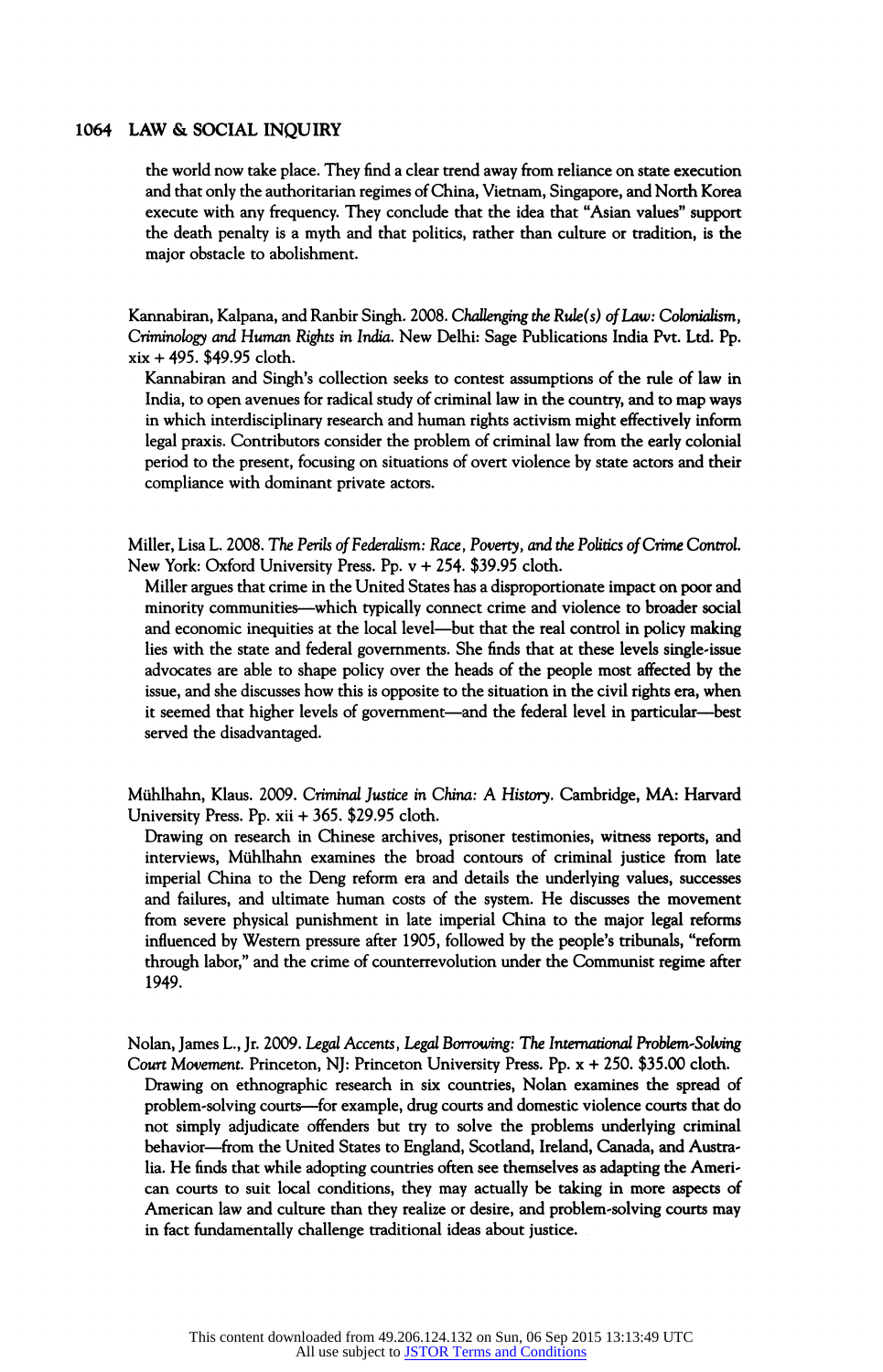Raphael, Steven, and Michael A. Stoll, eds. 2009. Do Prisons Make Us Safer? The Benefits and Costs of the Prison Boom. New York: Russell Sage Foundation. Pp. viii + 254. \$39.95 cloth. Raphael and Stoll's collection considers the causes and consequences of the large expansion of the US prison system over the past several decades. Contributors report that criminal behavior itself accounts for only a small fraction of the prison boom, that long-term benefits of imprisonment such as overall crime reduction or individual rehabilitation are not clear cut, that placement in a high-security penitentiary leads to increased rates of violence, that children who have had a parent serve prison time exhibit more behavioral problems than their peers, and that alternative social welfare policies such as education and employment programs for at-risk youth may lower crime just as effectively as prisons.

Sullivan, Winnifred Fallers. 2009. Prison Religion: Faith-Based Reform and the Constitution. Princeton, NJ: Princeton University Press. Pp. x + 305. \$35.00 cloth.

Drawing on her experience as an expert witness for the plaintiffs challenging the constitutionality of a faith-based residential rehabilitation program in an Iowa state prison, Sullivan examines the interrelationship of law and religion in the United States today. She argues that the plaintiffs' case unintentionally shows that separation of church and state is no longer possible because religious authority has radically shifted from institutions to individuals, making it difficult to define religion, let alone disentangle it from the state.

Wender, Jonathan M. 2008. Policing and the Poetics of Everyday Life. Urbana: University of Illinois Press. Pp. xii + 243. \$40.00 cloth.

This book develops a phenomenological interpretation of police-citizen encounters, examining the grounding principles that inform the bureaucratic approach to human predicaments. Wender, a former police sergeant, draws on the work of Martin Heidegger to argue that "praxis is poetry" and from this standpoint interprets all social action as intentional creation. He applies this perspective to case studies of police-citizen encounters in the United States, including cases of domestic violence, contacts with juveniles, drug-related situations, instances of mental and emotional crisis, and death.

#### CIVIL JUSTICE SYSTEM

Redish, Martin H. 2009. Wholesale justice: Constitutional Democracy and the Problem of the Class Action Lawsuit. Stanford, CA: Stanford Law Books. Pp. χ + 317. \$27.95 paper.

This book examines the modern class action in the United States through the lenses of American political and constitutional theory. Redish argues that the modern class action undermines foundational constitutional principles, including procedural due process and separation of powers, and has been improperly transformed from its origins as a complex procedural device into a means for altering controlling substantive law in highly undemocratic ways.

#### PUBLIC REGULATION

O'Malley, Pat. 2009. The Currency of Justice: Fines and Damages in Consumer Societies. New York: Routledge-Cavendish. Pp. xi + 187. \$125.00 cloth; \$42.95 paper.

This book examines the differing rationalities, aims, and assumptions built into the use of money as a dimension of punishment, compensation, denunciation, or regulation.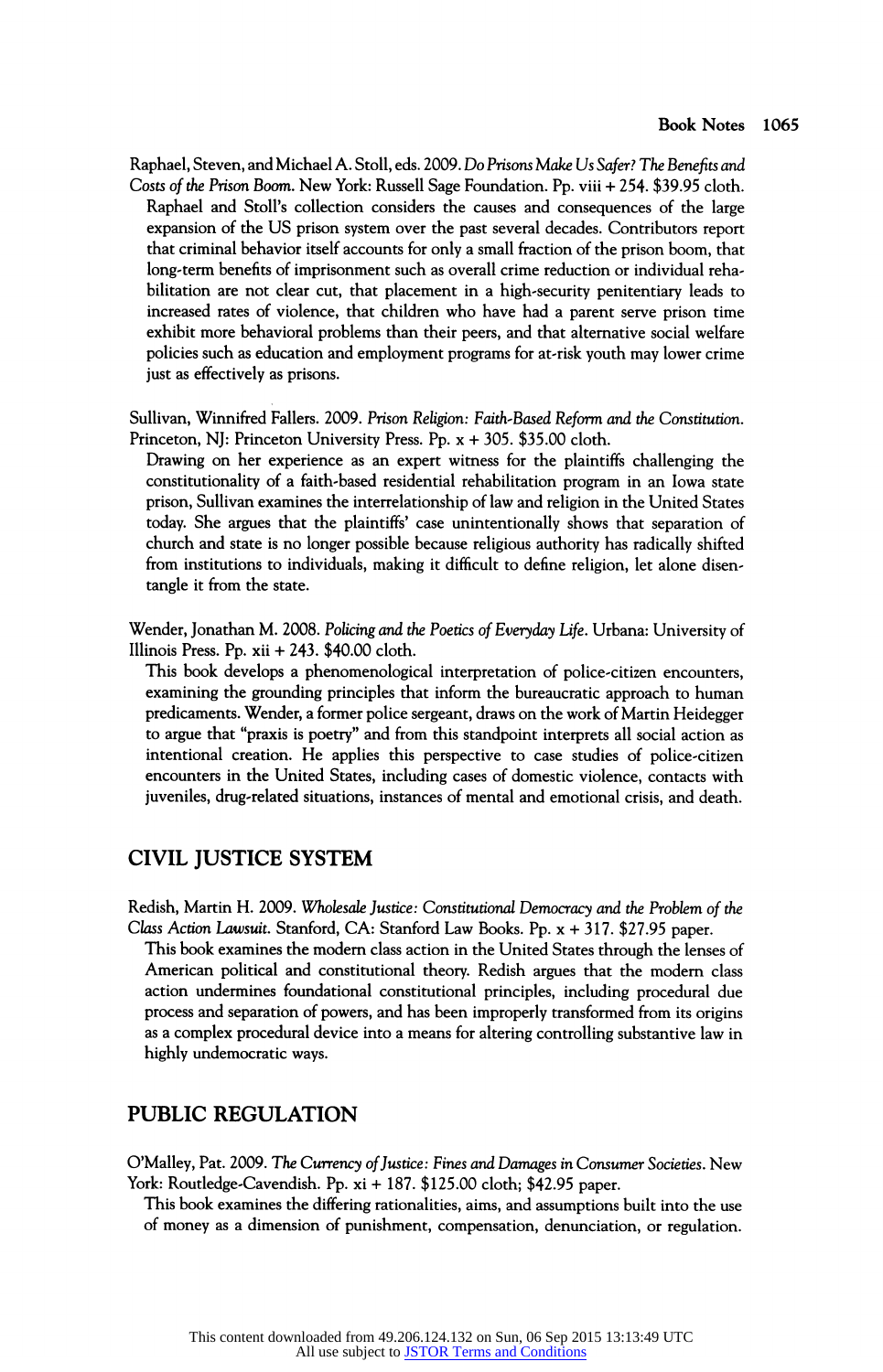O'Malley raises questions about the extent to which money appears as an abstract universal or whether it takes on more particular meanings when deployed in various areas of law and examines the implications of the "monetization of justice."

#### TRIALS

Burns, Robert P. 2009. The Death of the American Trial. Chicago: University of Chicago Press. Pp. viii + 183. \$29.00 cloth.

Burns argues that as a practice that is adapted for modem times yet rooted in ancient wisdom, the trial is uniquely suited to balance the tensions-between idealism and reality, experts and citizens, contextual judgment and reliance on rules—that define American culture. He concludes that many observers make a grave mistake by taking a positive or even complacent view of the trial's demise - which he sees as dramatic - and that the consequences of losing an institution that so perfectly embodies democratic governance would be catastrophic.

#### US SUPREME COURT

Brenner, Saul, and Joseph M. Whitmeyer. 2009. Strategy on the United States Supreme Court. New York: Cambridge University Press. Pp. xi + 196. \$65.00 cloth; \$19.99 paper. In this review of research on strategic decision making on the US Supreme Court, Brenner and Whitmeyer argue that the justices often do not cast their certiorari votes in accord with the outcome-prediction strategy, that the other members of the conference coalition rarely bargain successfully with the majority opinion writer, and that most of the fluidity in voting on the Court is nonstrategic.

Collins, Paul M., Jr. 2008. Friends of the Supreme Court: Interest Groups and Judicial Decision Making. New York: Oxford University Press. Pp. xiii + 234. \$60.00 cloth.

Drawing on statistical data and theories of judicial choice, Collins presents an analysis of how organized interests influence the decision making in the US Supreme Court through the filing of amicus curiae ("friend of the court") briefs.

Knowles, Helen J. 2009. The Tie Goes to Freedom: Justice Anthony M. Kennedy on Liberty. Lanham, MD: Rowman and Littlefield Publishing Group, Inc. Pp. xxii + 285. \$44.95 cloth. This book analyzes the work of US Supreme Court Justice Anthony M. Kennedy and challenges the conventional wisdom that his jurisprudence is inconsistent or incoherent. Examining his opinions on cases involving privacy rights, race, and free speech, Knowles argues that Kennedy forcefully articulates a libertarian constitutional vision that is compatible with an activist judicial role.

Lindquist, Stefanie, and Frank B. Cross. 2009. Measuring Judicial Activism. New York: Oxford University Press. Pp. xii + 176. \$52.00 cloth.

Lindquist and Cross seek to move beyond subjective debates about judicial activism on the US Supreme Court by conceptualizing activism in nonideological terms, identifying specific empirical dimensions to the concept, and measuring those dimensions using systematic techniques. Examining the Court's exercise of judicial review to invalidate legislative and executive action and the justices' willingness to expand the Court's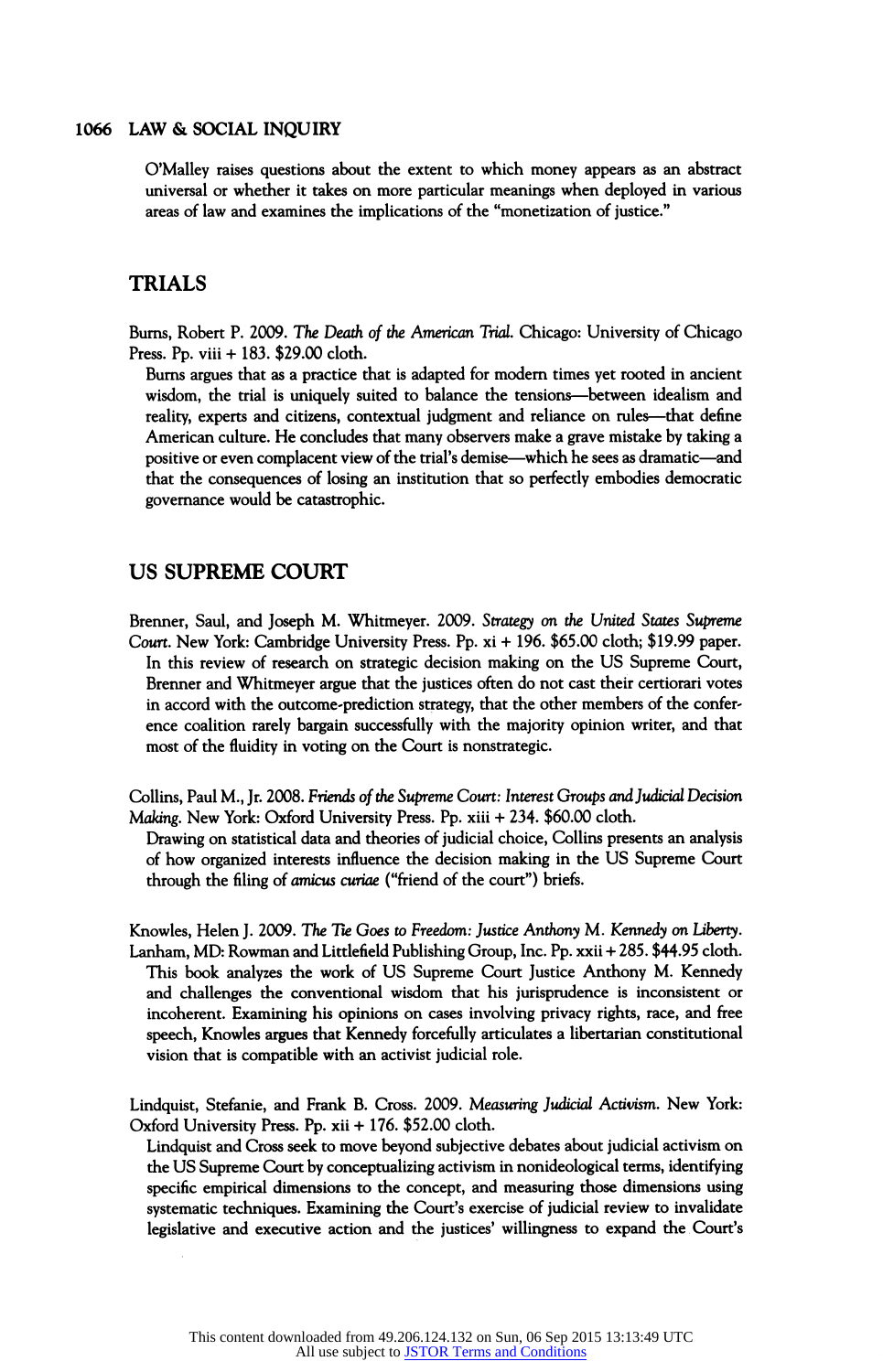power by granting litigants increased access to the courts, they assess the relative activism of recent justices on the Court.

Marshall, Thomas R. 2008. Public Opinion and the Rehnquist Court. Albany: State University of New York Press. Pp. ν + 269. \$85.00 cloth.

Marshall analyzes more than two thousand nationwide public opinion polls during Chief Justice Rehnquist's tenure on the US Supreme Court and finds that the Rehnquist Court, like its recent predecessors, was a majoritarian institution. He argues that the Court represents American attitudes when public opinion is well informed on a dispute and when the US solicitor general takes a position agreeing with poll majorities, that the Court uses its review powers over the state and federal courts to bring judicial decision making in line with public opinion, and that unpopular Supreme Court decisions do not endure as long as popular decisions.

Powe, Lucas A., Jr. 2009. The Supreme Court and the American Elite, 1789–2008. Cambridge, MA: Harvard University Press. Pp. χ + 421. \$29.95 cloth.

In this review of key US Supreme Court decisions from Marbury v. Madison to the War on Terror, Powe argues that the Court's most controversial decisions seem far less controversial when set within the politics of the time. He finds that while the Court has deftly framed its decisions in constitutional terms, it has, in fact, been part of a ruling regime and done its best to implement the regime's policies.

#### LEGAL PROFESSION

Abel, Richard L. 2008. Lawyers in the Dock: Learning from Attorney Disciplinary Proceeding. New York: Oxford University Press. Pp. χ + 573. \$60.00 cloth.

Drawing on detailed records of six disciplinary proceedings and on an extensive body of theoretical literature, Abel considers the structural causes of systemic moral failure in the legal profession. He argues that typical measures to deal with ethical lapses by lawyers are ineffective and concludes that the monopoly power enjoyed by attorneys in the United States must be drastically contracted.

#### PUBLIC INTEREST LAW

Shdaimah, Corey S. 2009. Negotiating Justice: Progressive Lawyering, Low-Income Clients, and the Quest for Social Change. New York: New York University Press. Pp. xiv + 224. \$45.00 cloth.

This book explores how left-progressive lawyers and their clients negotiate the dissonance between personal idealism and the realities of the US legal system. Drawing on over fifty interviews with urban legal service lawyers and their clients, Shdaimah examines how different notions of practice can present significant barriers for both clients and lawyers working with limited resources and how lawyers deal with their concerns for autonomy, collaboration, transformation, and social change.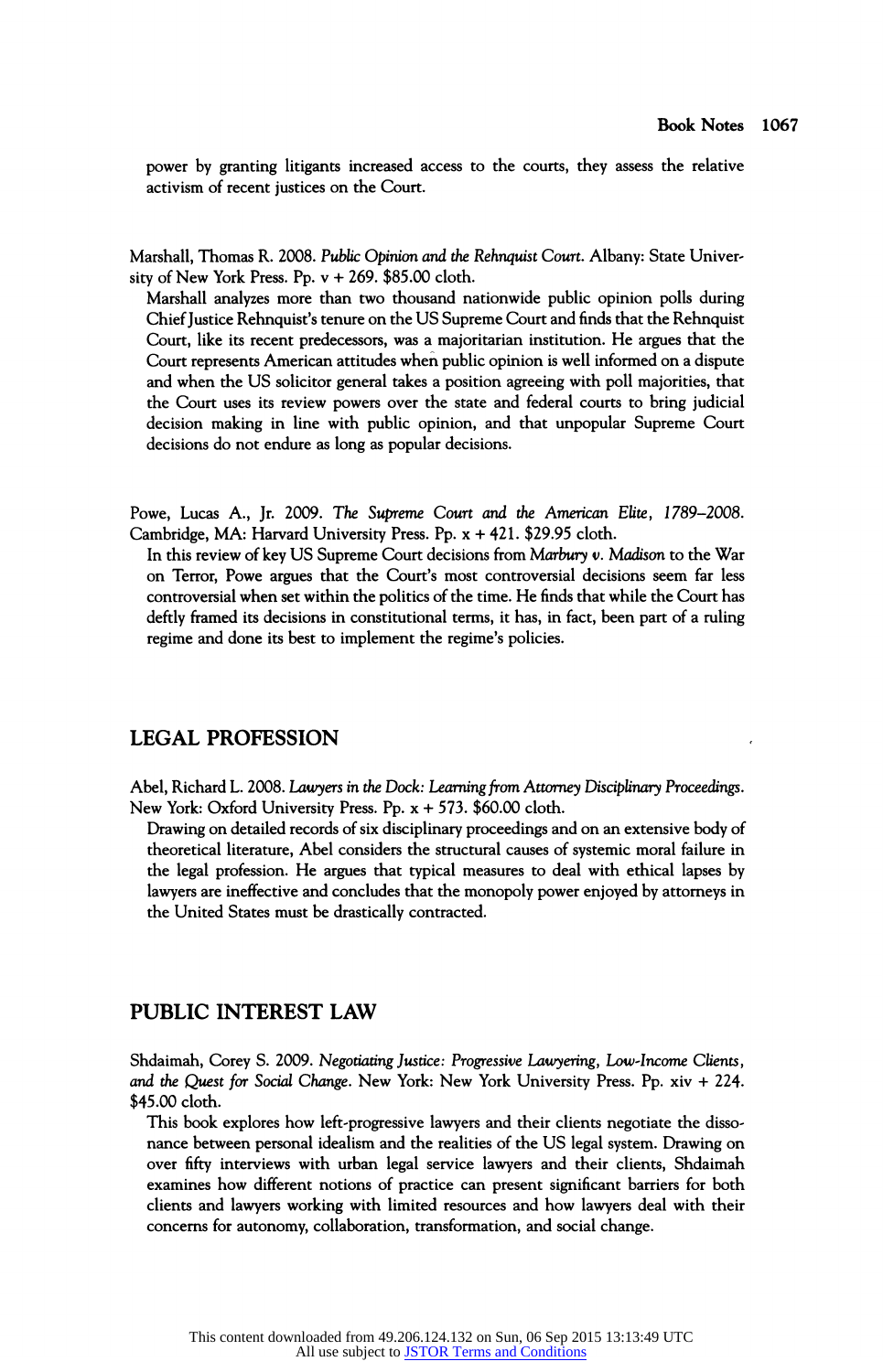#### TRANSFORMATION OF LEGAL SYSTEMS

Hallaq, Wael B. 2009. Sharī'a: Theory, Practice, Transformations. New York: Cambridge University Press. Pp. ix + 614. \$135.00 cloth; \$69.00 paper.

Hallaq argues that in recent years, Islamic law, or Shari'a, has been appropriated as a highly politicized tool of modernity in the Muslim world and in the West, while in premodern Islamic societies it functioned as a moral imperative. He seeks to present a more refined analysis by examining the doctrines and practices of Islamic law within the context of its history, from its beginnings in seventh-century Arabia, through its development and transformation uder the Ottomans, and across diverse lands to the present.

#### SOCIOLEGAL THEORY

Hertogh, Marc, ed. 2009. Living Law: Reconsidering Eugen Ehrlich. Oñati International Series in Law and Society. Portland, OR: Hart Publishing. Pp. χ + 280. \$44.00 paper. Hertogh's collection considers the historical and theoretical context of the work of Eugen Ehrlich, an Austrian legal theorist considered by many as one of the founders of modern sociology of law. Topics covered include the main concepts of Ehrlich's sociology of law; the reception of his work in the German-speaking world, the United States, and Japan; the relationship of Ehrlich's work to that of his contemporaries, including Roscoe Pound and Hans Kelsen; and the relevance of his work for current sociolegal studies.

#### LAW AND LANGUAGE

Bhatia, Vijay, Christopher N. Candlin, and Paola Evangelisti Allori, eds. 2008. Language, Culture and the Law: The Formulation of Legal Concepts across Systems and Cultures. New York: Peter Lang Publishers. Pp. xv + 342. \$87.95 paper.

Bhatia, Candlin, and Allori present a set of invited papers based on analyses of legal discourse drawn from international contexts where English language and legal culture has had to adjust to foreign legal concepts. Substantive topics include arbitration rules, commercial law, international trade, the European Union constitution, and consumer contracts.

#### LAW AND INEQUALITY

Edwards, Laura F. 2009. The People and Their Peace: Legal Culture and the Transformation of Inequality in the Post-Revolutionary South. Chapel Hill: University of North Carolina Press. Pp. xvi + 430. \$32.50 cloth.

Drawing on archival research in North and South Carolina, Edwards argues that in the half-century following the US Revolutionary War, the logic of inequality underwent a profound transformation within the Southern legal system. She finds that following the Revolution, ordinary people were central to the working of an intensely local legal system; those without rights—even slaves—had influence within the system because of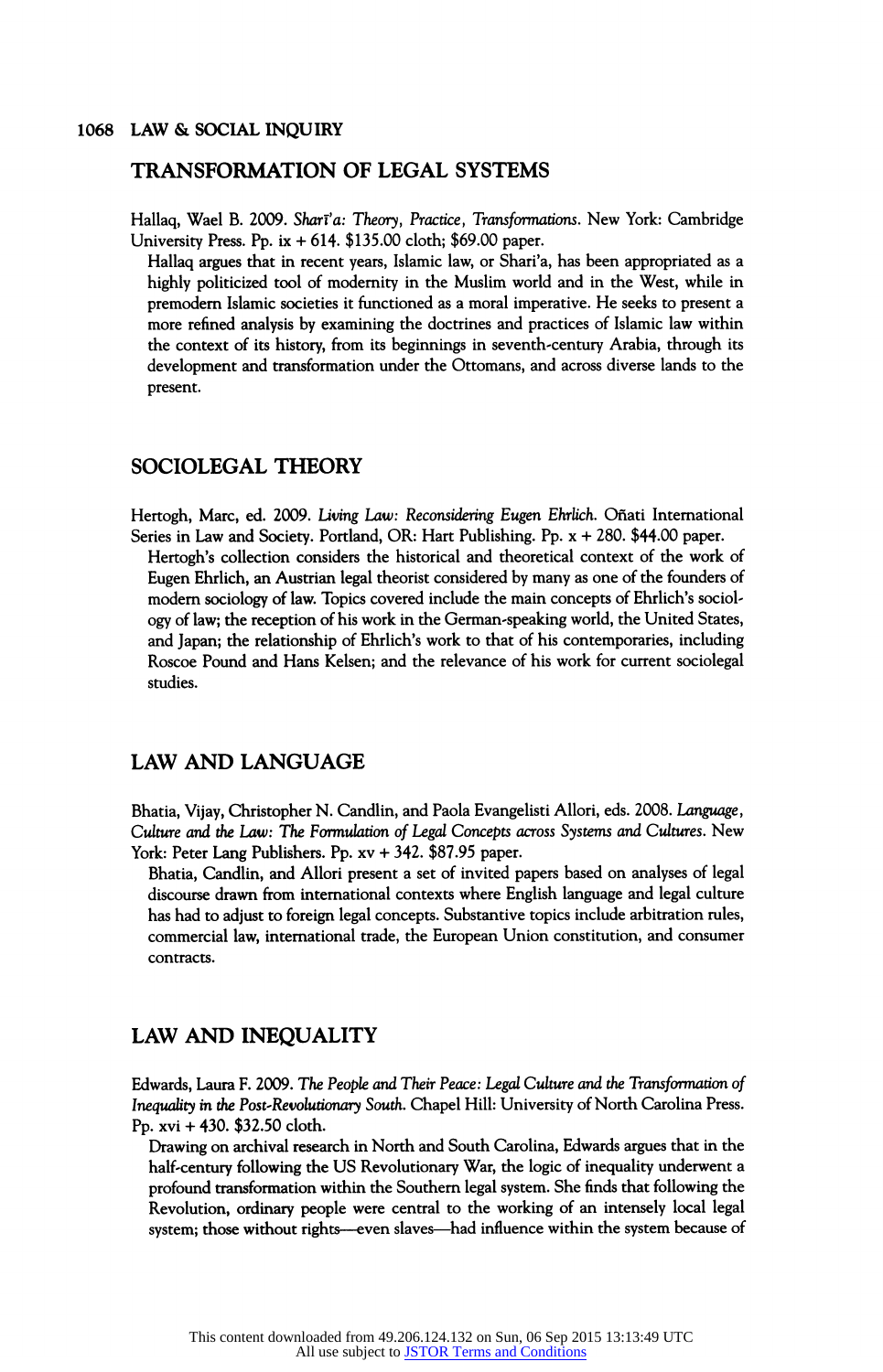their positions of subordination, not in spite of them. By the 1830s, however, state leaders had secured support for a more centralized system that excluded people who were not specifically granted individual rights.

#### LAW AND CULTURE

Foblets, Marie-Claire, and Alison Dundee-Renteln, eds. 2009. Multicultural Jurisprudence: Comparative Perspectives on the Cultural Defense. Oñati International Series in Law and Society. Portland, OR: Hart Publishing. Pp. xiv + 378. \$46.50 paper.

This collection brings together examples of the cultural defense—a litigant's argument that cultural background should be taken into account in evaluating his or her behavior-in disputes in Western Europe, North America, and elsewhere. Foblets and Dundee-Renteln argue that these examples show the ubiquity of the defense, contrary to the impression that it has been invoked principally in the United States. The examples deal with criminal culpability in situations like honor crimes or provocation based on "loss of face," as well as with the use of the defense in cases involving such matters as asylum jurisprudence, family law, and housing policy.

#### LAW AND AUTONOMY

Chander, Anupam, Lauren Gelman, and Margaret Jane Radin, eds. 2008. Securing Privacy in the Internet Age. Stanford, CA: Stanford University Press. Pp. vi + 376. \$39.95 paper. The academics, litigators, and public policy advocates who contribute to Chander, Gelman, and Radin's volume focus on the need for US law to combine issues of privacy, which are typically framed as protecting individuals from snooping corporations, and issues of security, which typically involve protection of corporations from snooping individuals.

Sclater, Shelley Day, Fatemeh Ebtehaj, Emily Jackson, and Martih Richards, eds. 2009. Regulating Autonomy: Sex, Reproduction and Family. Portland, OR: Hart Publishing. Pp. xiv + 267. \$70.00 paper.

The essays in Sclater, Ebtehaj, Jackson, and Richards's collection explore the nature and limits of individual autonomy in law, policy, and the work of regulatory agencies. Contributors consider the nature and scope of the regulation of private lives and explore the arguments used to create and maintain the boundaries of autonomy-for example, the protection of the vulnerable, public goods of various kinds, and the maintenance of tradition and respect for cultural practices.

#### LAW AND FAMILY RELATIONSHIPS

Quraishi, Asifa, and Frank E. Vogel, eds. 2009. The Islamic Marriage Contract: Case Studies in Islamic Family Law. Cambridge, MA: Harvard University Press. Pp. xiii + 375. \$29.95 cloth.

While marriage in Islamic law is generally understood to be a civil contract rather than a sacrament, it is nonetheless a profound concern of the Islamic scriptures of the Qur'an and Sunna. Quraishi and Vogel's collection includes papers from a variety of disciplines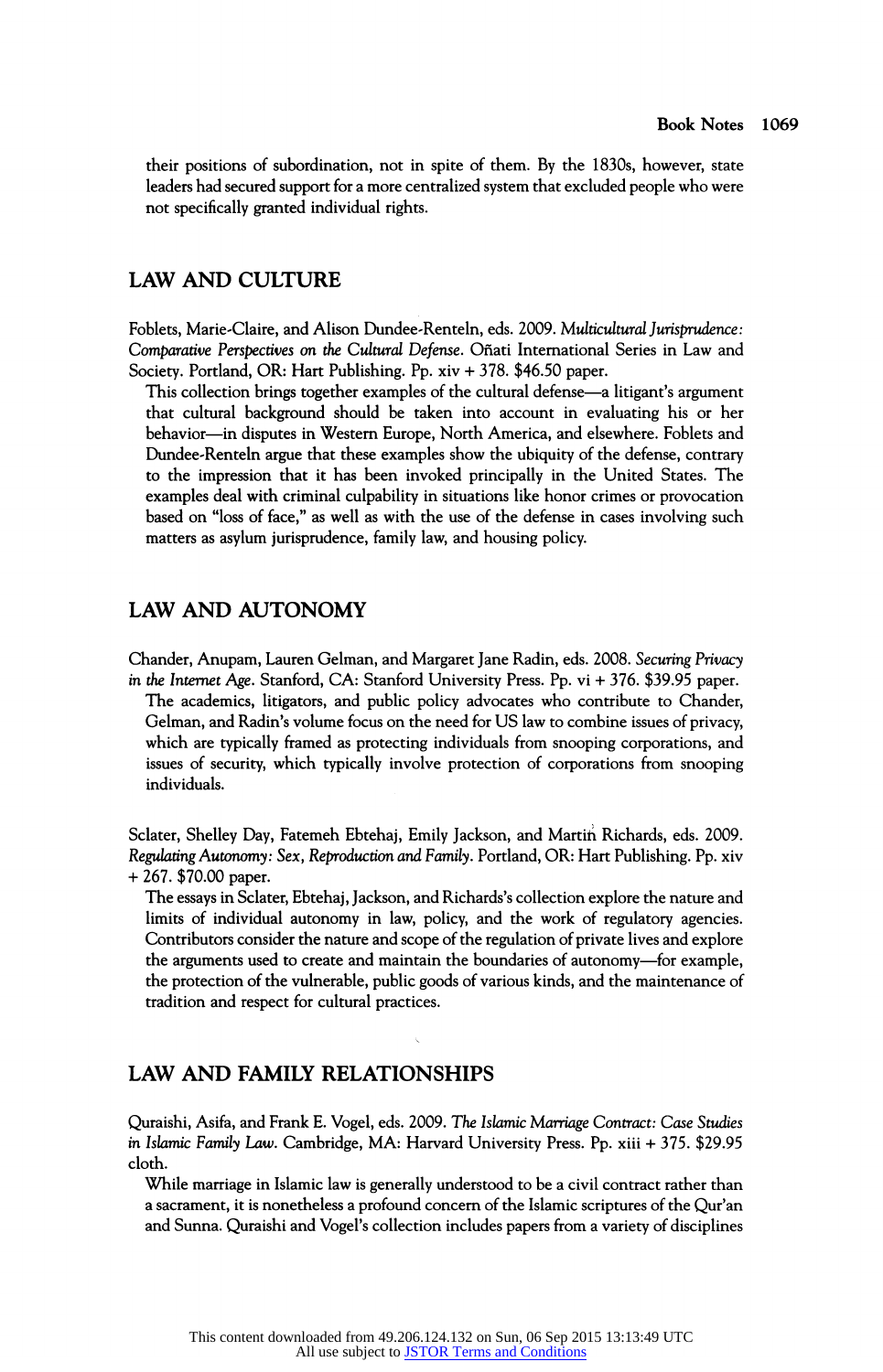examining the Muslim marriage contract, considering the doctrine of marriage contracts, legal analysis of the contract in various historical periods, comparisons with Jewish and canon law, contemporary legal and social practice, and projects of activists for women worldwide.

#### LAW AND RACE

Jones, Bernie D. 2009. Fathers of Conscience: Mixed-Race Inheritance in the Antebellum South. Athens: University of Georgia Press. Pp. xiv + 197. \$59.95 cloth; \$24.95 paper. This book examines high-court decisions in the antebellum American South that involved wills in which white male planters bequeathed property or freedom - or both - to women of color and their mixed-race children. The planters, whose wills were contested by their white relatives, used trusts and estates law to give their slave partners and children official recognition and thus circumvent the law of slavery. Jones analyzes the differing judicial opinions in these contests to show the development of a struggle within the elite over race, gender, and class.

Pascoe, Peggy. 2008. What Comes Naturally: Miscegenation Law and the Making of Race in America. New York Oxford University Press. Pp. xi + 404. \$34.95 cloth.

Based on archival research, this book traces the origins, spread, and demise of laws that banned interracial marriage and sex, most often between whites and members of other races, in the United States. Pascoe finds that these laws were enacted and applied not just in the South but throughout much of the country, beginning in the Reconstruction era and ending with the landmark 1967 US Supreme Court case of Loving v. Virginia. She concludes with a consideration of the implications of ideas of colorblindness that replaced them.

Smith-Pryor, Elizabeth M. 2009. Property Rites: The Rhinelander Trial, Passing, and the Protection of Whiteness. Chapel Hill: University of North Carolina Press. Pp. xiii + 391. \$65.00 cloth; \$24.95 paper.

Smith-Pryor makes extensive use of trial transcripts, contemporary newspaper coverage, and archival sources to explore why Leonard Rhinelander—a New Yorker who in 1925 sued for dissolution of his marriage on the grounds that his spouse did not reveal her nonwhite racial background—was allowed his day in court, even though New York had not outlawed interracial marriage. She presents a day-by-day narrative of the trial itself and analyses of the trial's place in the culture of the 1920s North to examine the intertwining of notions of race, property, and the law.

#### LAW AND DISABILITY

Schweik, Susan M. 2009. The Ugly Laws: Disability in Public. New York: New York University Press. Pp. xii + 431. \$35.00 cloth.

Drawing on cultural materials ranging from police reports and court dockets to popular fiction and reformist exposes, Schweik examines the murky history behind "ugly laws"municipal laws targeting "unsightly beggars" that sprung up in many US cities in the late-nineteenth and early-twentieth centuries. Through this analysis she seeks to join the history of the disabled and the poor; present a deeper understanding of the ugly laws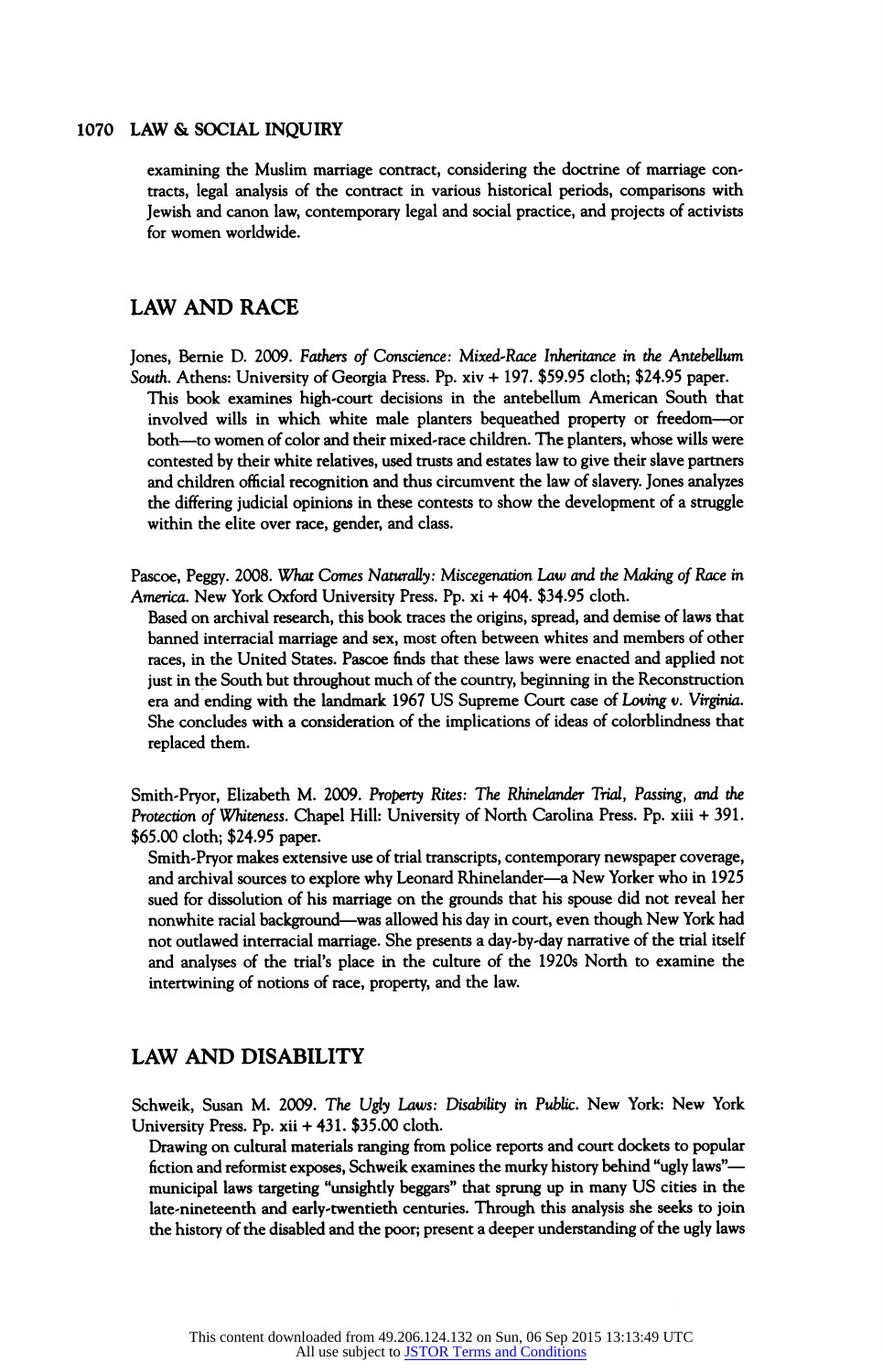and the cities where they were generated; locate the laws at an intersection of evolving and unstable concepts of race, nation, sex, class, and gender; explore the history of resistance to the ordinances; and analyze the their shifting cultural memory.

#### WOMEN AND THE LAW

Souaiaia, Ahmed. 2008. Contesting Justice: Women, Islam, Law, and Society. Albany: State University of New York Press. Pp. xiv + 195. \$70.00 cloth.

Souaiaia argues that laws regarding the status of women in Muslim society were not methodically derived from legal sources, but rather are the preserved understandings and practices of the early ruling elite. Drawing on quantitative, linguistic, and normative analyses of Qur'anic texts, he critically explores the way religion is transformed into a social control mechanism that transcends legal reform, gender-sensitive education, or radical modernization.

#### LAW AND MARKETS

Birla, Ritu. 2009. Stages of Capital: Law, Culture, and Market Governance in Late Colonial India. Durham, NC: Duke University Press. Pp. xi + 346. \$23.95 paper.

Between 1870 and 1930, the British regime in India implemented a wide range of commercial and contract laws directed at the free circulation of capital. Birla argues that this legal infrastructure institutionalized a new object of sovereign management—the market—and along with it, a colonial concept of the public that was in fundamental conflict with everyday business life. Focusing on the story of the Marwaris, a powerful business group renowned as a key part of India's capitalist class, Birla argues that colonial law governed vernacular capitalists as rarefied cultural actors, rendering them illegitimate as economic agents.

Gessner, Volkmar, ed. 2009. Contractual Certainty in International Trade: Empirical Studies and Theoretical Debates on Institutional Support for Global Economic Exchanges. Onati International Series in Law and Society. Portland, OR: Hart Publishing. Pp. xii + 357. \$90.00 cloth; \$44.00 paper.

In this volume, Gessner seeks to add empirical evidence to ongoing debates regarding enabling structures for international business and to critically review propositions regarding the effects of the internationalization of markets on market coordination institutions and on the role of the state. One key focus is the apparent paradox presented by cultural/institutional diversity and contractual efficiency in cross-border business transactions. Contributors approach the topic from awide range of perspectives, including Weberian theory, new institutional economics, and comparative economic sociology.

Mulhaupt, Curtis J., and Katharina Pistor. 2008. Law and Capitalism: What Corporate Crises Reveal about Legal Systems and Economic Development Around the World. Chicago: University of Chicago Press. Pp. vi + 272. \$39.00 cloth.

This book examines contemporary corporate governance crises in six countries, to shed light on the interaction of legal systems and economic change. Using comparative case studies that address the United States, China, Germany, Japan, Korea, and Russia,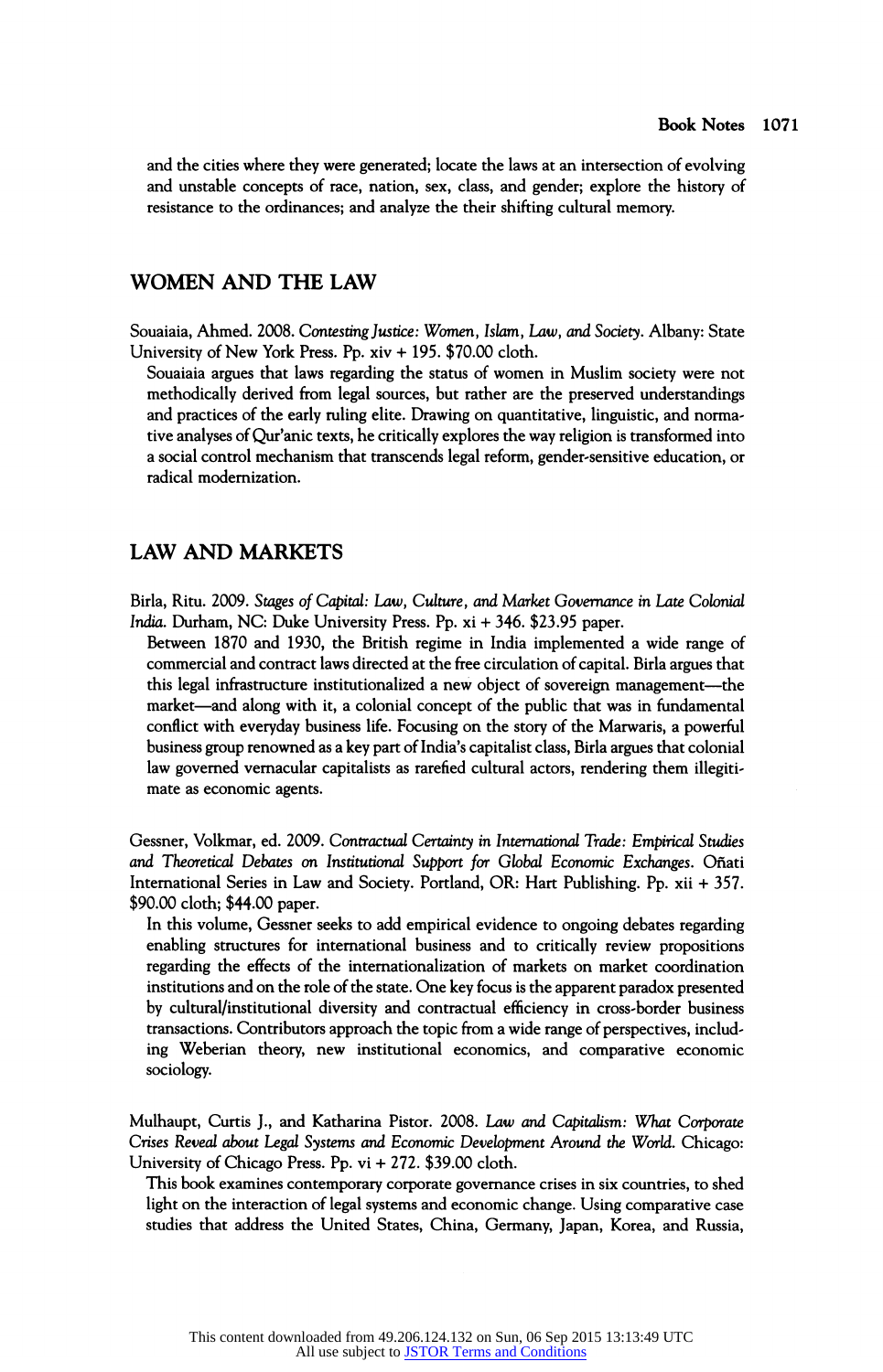Milhaupt and Pistor argue that a disparate blend of legal and nonlegal mechanisms have supported economic growth around the world; that law and markets evolve together in a "rolling relationship"; and that legal systems, including those of the most successful economies, therefore differ significantly in their organizational characteristics.

#### LAW AND POLITICS

Silverstein, Gordon. 2009. Law's Allure: How Law Shapes, Constrains, Saves, and Kills Politics. New York: Cambridge University Press. Pp. xiii + 316. \$80.00 cloth; \$23.99 paper. Silverstein argues that Americans have increasingly turned away from the political tools of negotiation, bargaining, and persuasion to embrace what they have come to believe is a more effective, efficient, and just world of formal rules and judicial decision making. Drawing on about a dozen controversial case studies, he seeks to draw a roadmap of the motives and incentives that encourage efforts to legalize, formalize, and judicialize American public policy, as well as the risks and rewards these choices can generate.

#### LAW AND THE TRANSMISSION OF WEALTH

Friedman, Lawrence M. 2009. Dead Hands: A Social History of Witts, Trusts, and Inheritance Law. Stanford, CA: Stanford Law Books. Pp. 230. \$22.95 paper.

In this social history of the transfer of property at death in the United States, Friedman examines how these transfers reflect changing values and priorities in American families and society. His analysis focuses particularly on the decline in formal rules, the ascendancy of will substitutes over classic wills, social changes like the rise of the family of affection, changing ideas of acceptable heirs, and the potential disappearance of the estate tax.

#### LAW AND INNOVATION

Burk, Dan L, and Mark A. Lemley. 2009. The Patent Crisis and How the Courts Can Solve It. Chicago: University of Chicago Press. Pp. viii + 220. \$45.00 cloth.

Burk and Lemly argue that as the US patent system currently stands, diverse industries are governed by the same rules even though they innovate very differently, resulting in a situation where patents calibrated to the needs of one industry wreak havoc on others. They believe that the solution is for courts to tailor patent law, through interpretations and applications, to suit the needs of various types of businesses.

#### LAW AND SCIENCE

Harris, Rebecca C. 2008. Black Robes, White Coats: The Puzzle of Judicial Policymaking and Scientific Evidence. Piscataway, NJ: Rutgers University Press. Pp. viii + 200. \$24.95 paper. Combining political analysis, scientific reasoning, and an in-depth study of state supreme court cases, this book examines the practice of deciding the admissibility of novel scientific evidence in US trials. Harris examines judicial policy making in three areas—forensic DNA, polygraphs, and psychological syndrome evidence—and